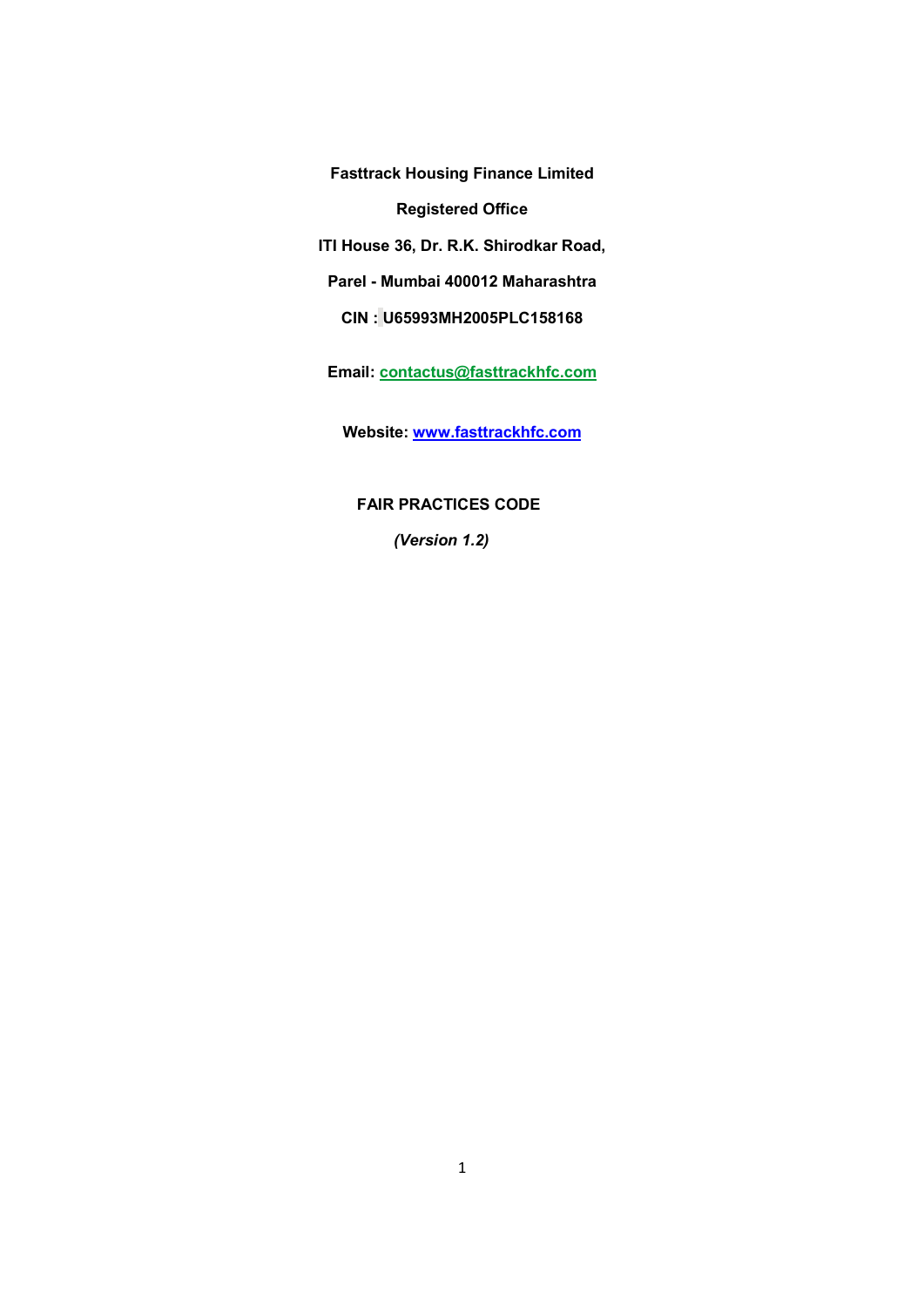

## Contents:

- 1. Introduction
- 2. Objectives
- 3. Application of the Code
- 4. Effectiveness
- 5. Applications for loans and their processing
- 6. Loan appraisal and Terms and Conditions
- 7. Disbursement of loans including changes in terms and conditions
- 8. Loans sourced over Digital Lending Platforms
- 9. Responsibilities of Board of Directors
- 10. Grievance Redressal Mechanism
- 11. Regulation of excessive interest
- 12. Advertising, Marketing and Sales
- 13. Guarantor
- 14. Privacy and Confidentiality
- 15. General
- 16. Amendments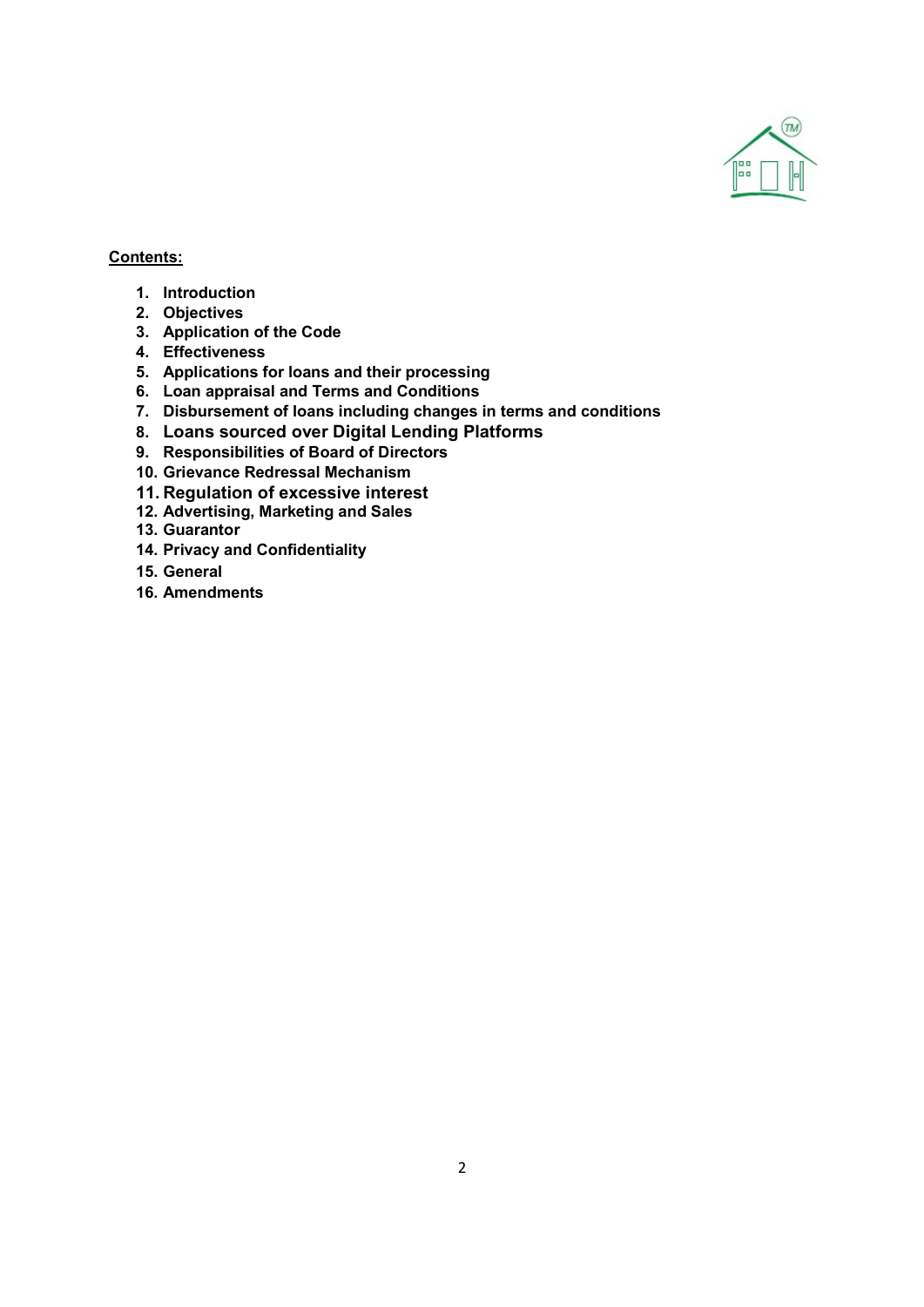

## FASTTRACK HOUSING FINANCE LIMITED ("Company")

### FAIR PRACTICES CODE

### 1. Introduction:

Fasttrack Housing Finance Limited ("Company") has updated its Fair Practices Code ("Code") in light of Reserve Bank of India's Master Direction number RBI/2020-21/73 DOR.FIN.HFC.CC.No.120/03.10.136/2020-21 on Master Direction – Non-Banking Financial Company – Housing Finance Company (Reserve Bank) Directions, 2021 Updated as on October 05, 2021

Fair Practices Code sets minimum standards for the Company to follow when dealing with borrowers. It provides information to borrowers and explains how the Company is expected to deal with them on a day-to-day basis.

### 2. Objectives :

- (i) To promote good and fair practices by setting minimum standards in dealing with borrowers;
- (ii) To increase transparency so that borrower can have a better understanding of what they can reasonably expect of the services;
- (iii) To encourage market forces, through competition, to achieve higher operating standards
- (iv) To promote a fair and cordial relationship between borrower and Company

#### 3. Application of the Code

This Code applies to all the products and services offered by the Company whether they are provided across the counter, over the phone, by post, through interactive electronic devices, on the internet or by any other method.

#### 4. Effectiveness

This updated policy shall come into effect from the date of approval by the Board of Directors of the Company or any committee of the Board to which power has been delegated.

#### 5. Applications for loans and their processing

- (i) Company shall act fairly and reasonably in all their dealings with borrowers by adhering to principles of integrity and transparency and all communications to the borrower will be made in the language as understood by the borrower.
- (ii) Company will transparently disclose to the borrower all information about fees/ charges payable for processing the loan application, the amount of fees refundable if loan amount is not sanctioned/ disbursed, pre-payment options and charges, if any,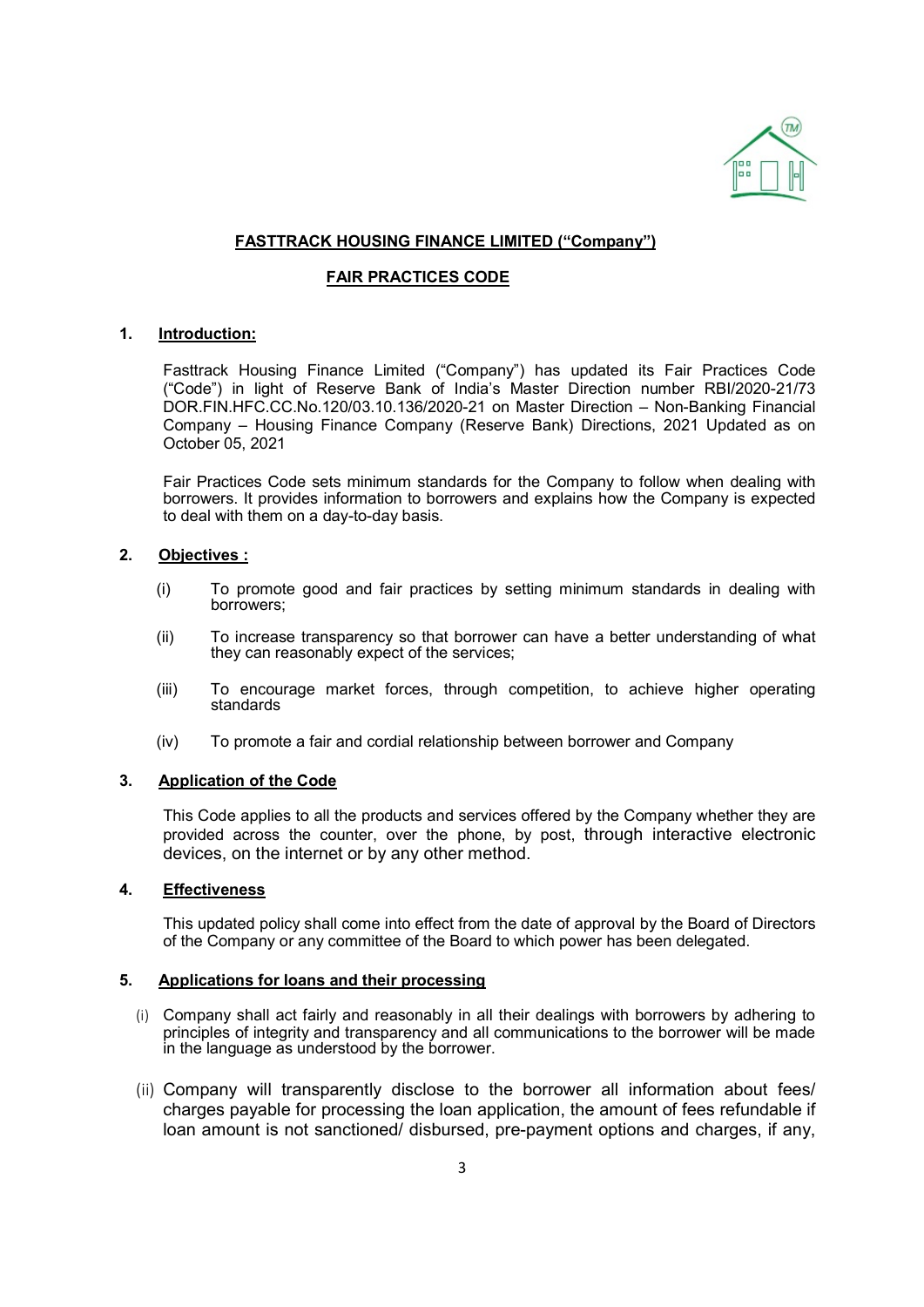

penal interest/ penalty for delayed repayment, if any, conversion charges for switching loan from fixed to floating rates or vice-versa, existence of any interest reset clause and any other matter which affects the interest of the borrower. Company will disclose 'all in cost' inclusive of all charges involved in processing/ sanctioning of loan application in a transparent manner. Such charges/ fees will be non-discriminatory.

- (iii) Loan application forms shall include necessary information which affects the interest of the borrower, so that a meaningful comparison with the terms and conditions offered by other housing finance companies can be made and informed decision can be taken by the borrower. The loan application form may indicate the list of documents required to be submitted with the application form.
- (iv) Company shall devise a system of giving acknowledgement for receipt of all loan applications. Preferably, the time frame within which loan applications will be disposed will be indicated in the acknowledgement.

### 6. Loan appraisal and Terms and Conditions:

- (i) All the necessary particulars required for processing the loan application will be collected by Company at the time of application. However, in case any additional information is required Company will contact the borrowers immediately.
- (ii) Company will convey to borrower in writing in a language understood by the borrower by means of sanction letter or otherwise, the amount of loan sanctioned along with all terms and conditions including annualized rate of interest, method of application, EMI Structure, prepayment charges and keep the written acceptance of these terms and conditions by the borrower on its record.
- (iii) Company will mention the penal interest charged for late repayment in bold in the loan agreement.
- (iv) Company shall invariably furnish a copy of the loan agreement along with a copy each of all enclosures quoted in the loan agreement to every borrower at the time of sanction / disbursement of loans against acknowledgment.
- (v) Company shall communicate in writing to the borrower whose application has been rejected containing the reasons for rejection.

#### 7. Disbursement of loans including changes in terms and conditions:

- (i) Company shall make disbursement in accordance with the terms and conditions mentioned in the Loan Agreement/ Sanction Letter.
- (ii) Company would give notice to its borrowers in a language understood by the borrower of any change in the terms and conditions including disbursement schedule, interest rates, penal interest (if any), service charges, prepayment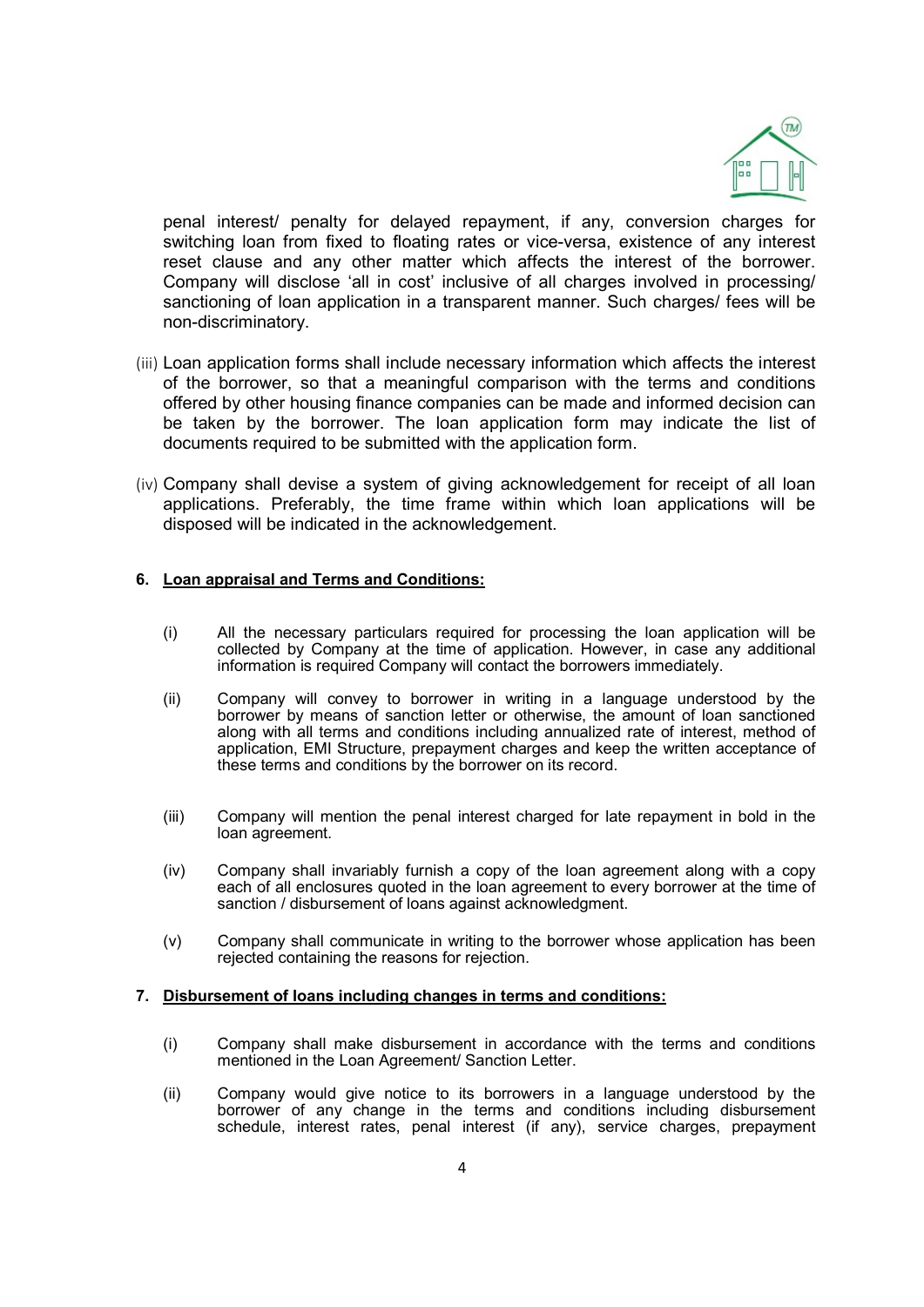

charges, other applicable fee/ charges etc. It is to be noted that changes in interest rates and charges (if any) will be effected only prospectively, a suitable condition in this regard will be incorporated in the Loan Agreement.

- (iii) If such change is disadvantage of the borrowers, (except in the case of increase in interest rate in a floating loan) they may within 60 days and without notice close their account or switch it without having to pay any extra charges or interest.
- (iv) Decision to recall / accelerate payment or performance under the loan agreement or seeking additional securities (if any), will be in consonance with the loan agreement.
- (v) Company shall release all securities on repayment of all due or on realization of the outstanding amount of loan subject to any legitimate right or lien for any other claim Company may have against borrowers. If such right of set off is to be exercised, the borrowers will be given notice about the same with full particulars about the remaining claims and the conditions under which Company is entitled to retain the securities till the relevant claim is settled or paid.

### 8. Loans sourced over Digital Lending Platforms

Company will follow following instructions wherever Company engage digital lending platforms as their agents to source borrowers and/ or to recover dues,

- (i) Names of digital lending platforms engaged as agents shall be disclosed on the website of Company.
- (ii) Digital lending platforms engaged as agents shall be directed to disclose upfront to the borrower, the name of the Company on whose behalf they are interacting with him.
- (iii) Immediately after sanction but before execution of the loan agreement, the sanction letter shall be issued to the borrower on the letter head of the Company
- (iv) A copy of the loan agreement along with a copy each of all enclosures quoted in the loan agreement shall be furnished to all borrowers at the time of sanction/ disbursement of loans.
- (v) Company will effectively oversight and monitor the digital lending platforms engaged by it.
- (vi) Adequate efforts shall be made towards creation of awareness about the grievance redressal mechanism.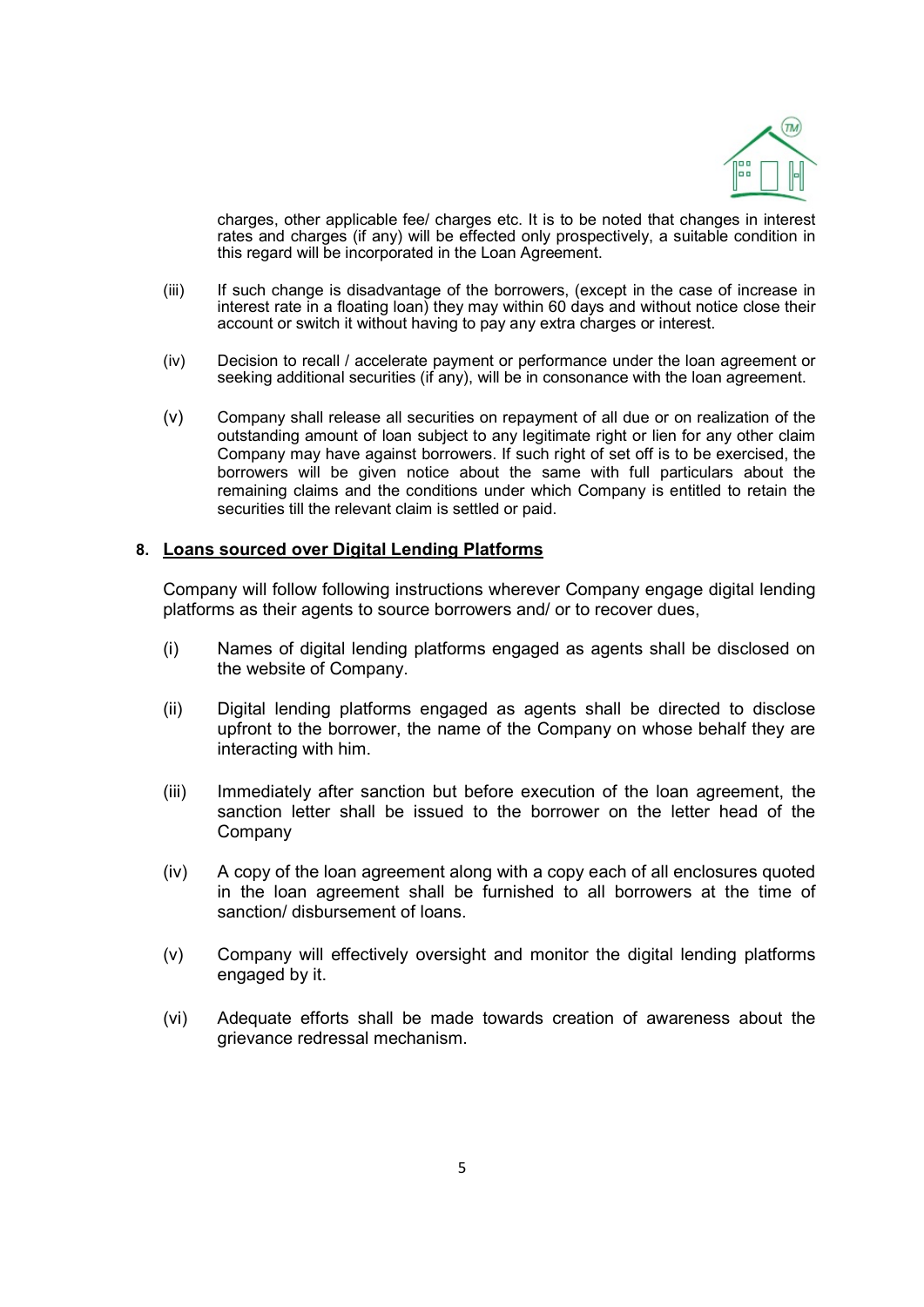

# 9. Responsibility of Board of Directors

- (i) Company will lay down the appropriate grievance redressal mechanism within the organization to resolve complaints and grievances.
- (ii) Company will periodically review of the compliance of the Fair Practices Code and the functioning of the grievances redressal mechanism at various levels of management. A consolidated report of such reviews may be submitted to the Board at regular intervals

### 10. Grievance Redressal Mechanism:

- (i) At Company, customer service is given due importance. There is a belief that providing prompt and efficient service is essential not only to attract new borrowers, but also to retain existing ones.
- (ii) Company provides borrower with easy access to information, products and services, as well as the means to get their grievances redressed.
- (iii) Upon receipt of complaint, company shall endeavor to send him/ her an acknowledgement/ response within a week. The acknowledgement will contain the name & designation of the official who will deal with the grievance. If the complaint is relayed over phone the borrower shall be provided with a complaint reference number and be kept informed of the progress within a reasonable period of time.
- (iv) After examining the matter, Company shall send the borrower its final response or explain why it needs more time to respond and shall endeavor to do so within six weeks of receipt of a complaint and he/ she should be informed how to take his/ her complaint further if he/ she is still not satisfied.

#### Step 1

- $\triangleright$  In case of any complaint/grievance regarding the loan, the borrower may approach Branch -In-charge of the business location where he/she had his/her account and make an entry in the Complaint Register maintained at the Branch (During the working hours from  $9.30$  am to  $6.00$  pm – Monday to Friday and 09:30 am to 4:00 pm on Saturday except all Sundays and  $2<sup>nd</sup>$ Saturday of every month).
- $\triangleright$  All efforts will be made to redress the complaint within 14 days from date of receipt.

#### Step: 2

 $\triangleright$  In case the same has not resolved after 14 days in such case the borrower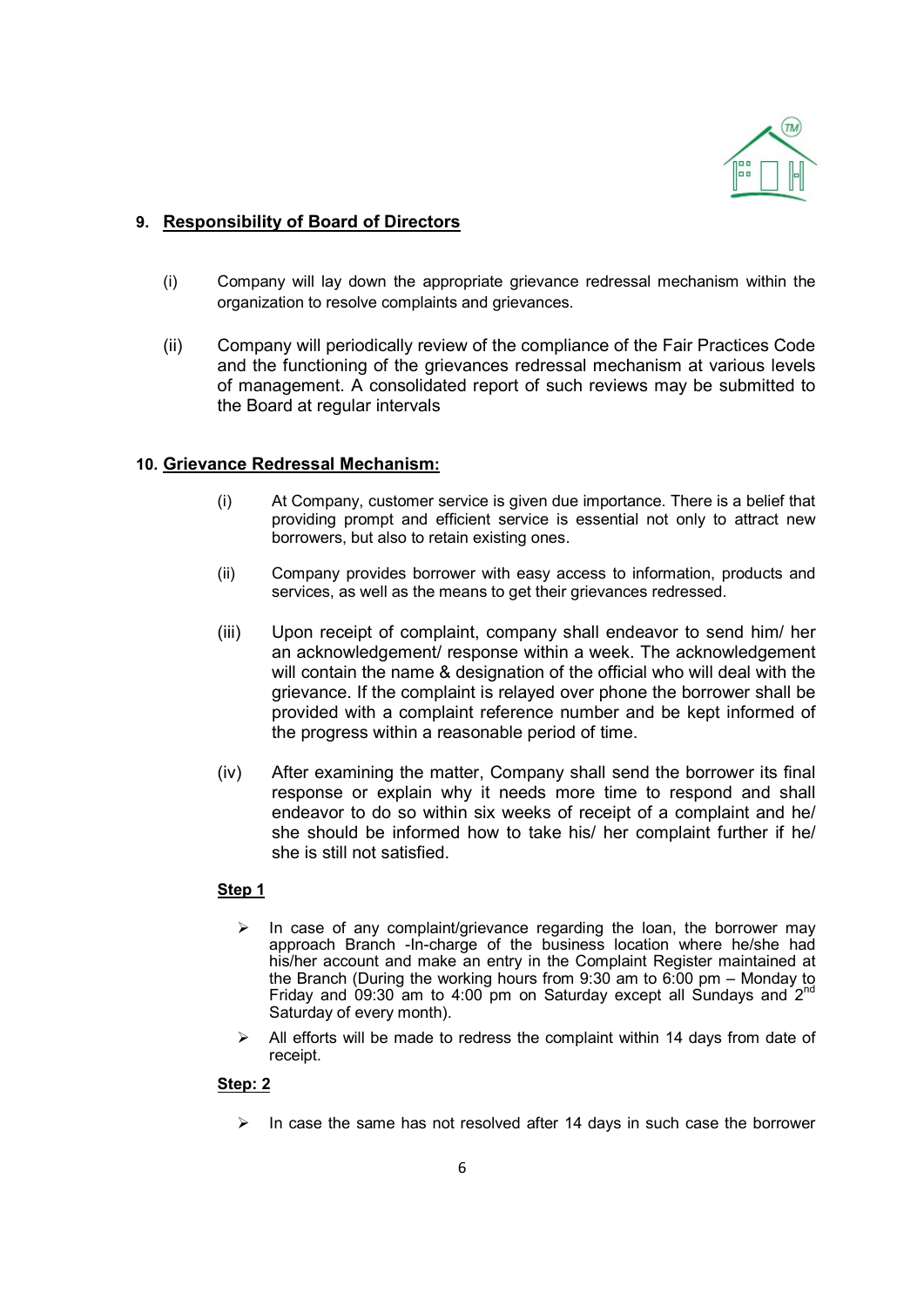

will be informed that his/her complaint is in process of resolution and will be resolved at the earliest including reasoning for additional time required for resolution.

 $\triangleright$  Borrower can contact designated officer at head office for this purpose in case of escalation

 Ms. Sangeeta Fasttrack Housing Finance Limited. Customer Care Department, ITI House 36, Dr. R.K. Shirodkar Road, Parel – Mumbai - 400012

Contact No: 022-4027 3600 / + 91 8657998360

Email IDs: contactus@fasttrackhfc.com and complaints@fasttrackhfc.com

In case of further escalation, you may contact:

Mr. Mandar Joshi Fasttrack Housing Finance Limited. **Compliance**  ITI House 36, Dr. R.K. Shirodkar Road, Parel – Mumbai - 400012 Email ID: compliance@fasttrackhfc.com

Contact No: 022-4027 3600 / + 91 8657998356

If borrower do not receive any response from the Company within a period of one month or is dissatisfied with the response received, the complainant may approach the Complaint Redressal Cell of National Housing Bank by lodging its complaints online on the website of NHB or through post to NHB, New Delhi.

i) Online Mode - https://grids.nhbonline.org.in

OR

ii) In offline mode by post, in prescribed format available at link (https://nhb.org.in/citizencharter/Complaint\_form.pdf) which is addressed to

To, Complaint Redressal Cell, Department of Supervision, National Housing Bank, Core 5 A, India Habitat Center, Lodhi Road, New Delhi – 110 003 Email: crcell@nhb.org.in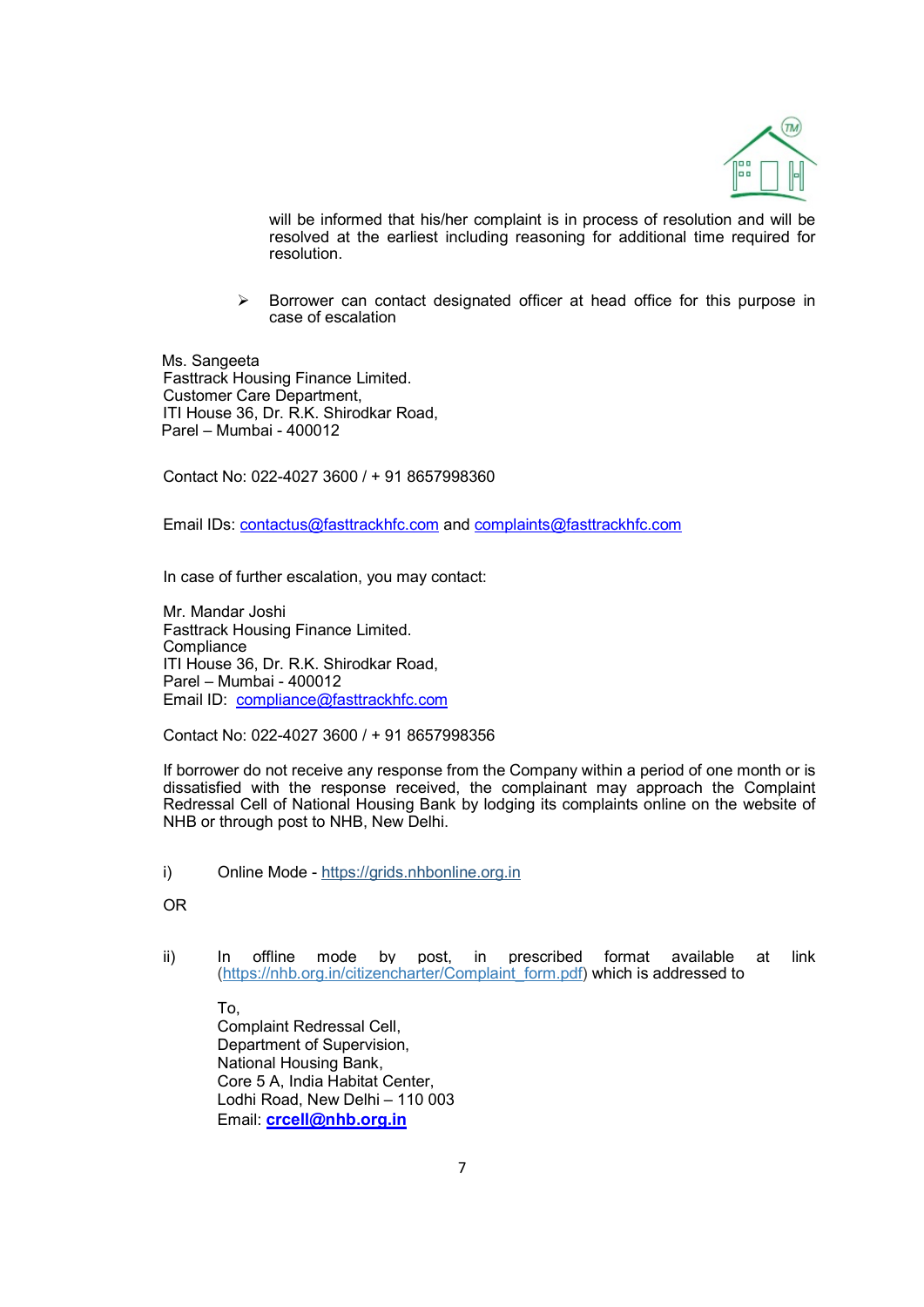

# 11. Regulation of excessive interest

- $\triangleright$  Company shall adopt an interest rate model taking into account relevant factors such as cost of funds, margin and risk premium and determine the rate of interest to be charged for loans and advances. The rate of interest and the approach for gradation of risk and rationale for charging different rate of interest to different categories of borrowers shall be disclosed to the borrower in the application form and communicated explicitly in the sanction letter. The Board of the Company will clearly laid down policy for penal interest/ charges (if any).
- $\triangleright$  The rates of interest and the approach for gradation of risks, and penal interest (if any) shall also be made available on the website of the companies. The information published in the website shall be updated whenever there is a change in the rates of interest. It is to be noted that rate of interest to be charged by Company shall be annualized. Installments collected from borrowers will indicate the bifurcation between interest and principal.
- $\triangleright$  Company shall not charge excessive interest other than normal financial practice and shall endeavor to ensure transparency in respect of terms and conditions of the loans

### 12. Advertising, Marketing and Sales:

- (i) Company will ensure that all advertising and promotional material is clear, and not misleading.
- (ii) In any advertising in any media and promotional literature that draws attention to service or product and includes a reference to the interest rate, Company would indicate whether other fees and charges will apply and that full details of the relevant terms and conditions are available on request or on website.
- (iii) Company would provide information on indicative interest rates, common fees and charges (including penal interest, if any) through any of the following ways

 -Putting up notices in branches -Telephone lines -Company's Website -Providing service guide/tariff schedule. -Designated staff/help desk

- (iii) Company will ensure that third parties whose services may be availed for providing support services shall handle borrower's personal information with the same degree of confidentiality and security as handled by Company.
- (iv) Company from time to time will communicate to the borrower various features of the products and services availed by them. Also, information about its other products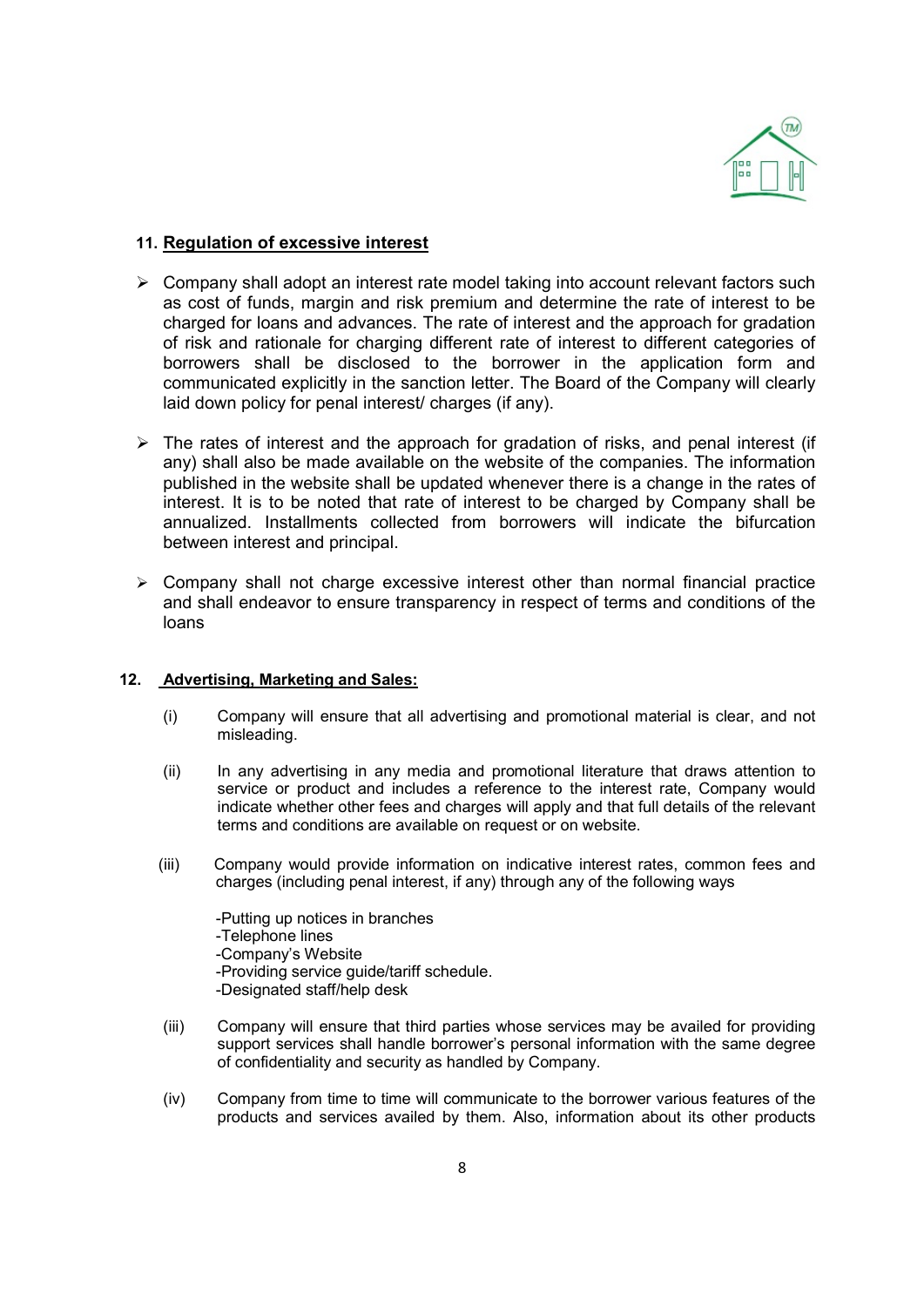

offerings or promotional offers will be conveyed to the borrower post obtaining their consent to receive such information or service to Company either by e-mail or by registering on the website or any other means.

- (v) Company has prescribed a code of conduct for Direct Selling Agencies (DSAs) whose services it may avail to market its products/ services which amongst other matters requires them to identify themselves when they approach the borrower for selling our products personally, through phone.
- (vi) In the event of receipt of any complaint from borrowers that the representative/ courier or DSA has engaged in any improper conduct or acted in violation of this Code, Company will take appropriate steps to investigate the matter and for making good the loss.
- (vii) Company will prescribe a code of conduct for their Direct Selling Agencies (DSAs) whose services are availed to market products/ services which amongst other matters require them to identify themselves when they approach the borrower for selling products personally or through phone.

### 13. Guarantors:

Company will inform following things to a guarantor to a loan

- (i) his/her liability as guarantor;
- (ii) the amount of liability that one will be committing to Company;
- (iii) circumstances in which Company will call on guarantors to pay up their liabilities;
- (iv) whether Company has recourse to their other monies in the company if they fail to pay up as a guarantor;
- (v) whether his/her liabilities as a guarantor are limited to a specific quantum or are they unlimited; and
- (vi) time and circumstances in which his/her liabilities as guarantors will be discharged and the manner in which Company will inform them about the same;
- (vii) Company will keep them informed of any material adverse change in the known financial position of the borrower to whom they stand as a guarantor.
- (viii) In case the guarantor refuses to comply with the demand made by the creditor /lender, despite having sufficient means to make payment of the dues, such guarantor would also be treated as a wilful defaulter

#### 14. Privacy and Confidentiality:

- (i) Company shall treat all personal information of the borrowers as private and confidential [even when the customer is no longer a borrower of Company], and will be guided by the following principles and policies. Company shall not reveal information or data relating to borrower's accounts, whether provided by borrower or otherwise, to anyone, including other companies/ entities in our group, other than in the following exceptional cases:
	- $\triangleright$  If the information is required by law: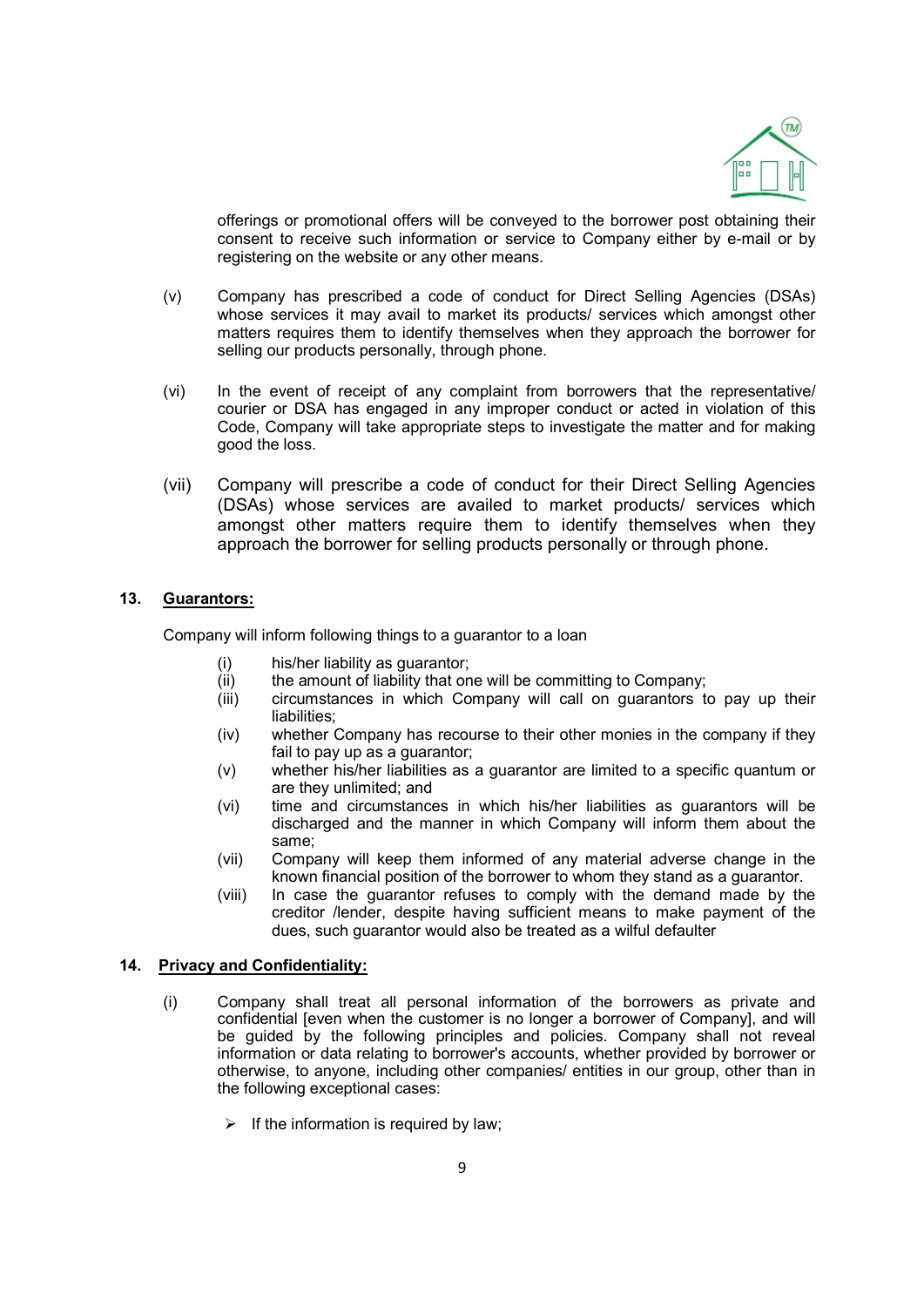

- $\triangleright$  If there is a duty towards the public to reveal the information;
- $\triangleright$  If its interests requires to give the information (for example, to prevent fraud) but it will not use this as a reason for giving information about borrower accounts (including name and address) to anyone else, including other companies in our group for marketing purposes;
- $\triangleright$  If borrower asks  $\overline{\prime}$  informs to reveal the information, or with the borrower's permission;
- $\triangleright$  if Company is asked to give a reference about borrower, a written borrower's consent is required before giving it:
- $\triangleright$  Borrower will be informed about the extent of the rights under the existing legal framework for accessing the personal records that Company holds about the borrower.
- $\triangleright$  Company shall not use borrower's personal information for marketing purposes unless borrower provides consent for the same.

### 15. General

- $\triangleright$  Company shall refrain from interference in the affairs of the borrower except for the purposes provided in the terms and conditions of the loan agreement (unless information, not earlier disclosed by the borrower, has been noticed).
- $\triangleright$  In case Company receives request from the borrower for transfer of borrowal account, the consent or otherwise i.e. objection of the Company, if any, shall be conveyed within 21 days from the date of receipt of request. Such transfer shall be as per transparent contractual terms in consonance with law.
- $\triangleright$  Company shall explain to the borrower the repayment process by way of amount, tenure and periodicity of repayment. However, if the borrower does not adhere to repayment schedule, a defined process in accordance with the laws of the land shall be followed for recovery of dues. The process will involve reminding the borrower by sending him/ her notice or by making personal visits and/or repossession of security if any.
- $\triangleright$  In the matter of recovery of loans, Company shall not resort to harassment viz. persistently bothering the borrowers at odd hours, use muscle power for recovery of loans etc. Company shall ensure that the staff will be adequately trained to deal with the borrowers in an appropriate manner.
- $\triangleright$  Company shall not charge pre-payment levy or penalty on pre-closure of housing loans under the following situations
	- Where the housing loan is on floating interest rate basis and pre-closed from any source.
	- Where the housing loan is on fixed interest rate basis and the loan is preclosed by the borrower out of their own sources.